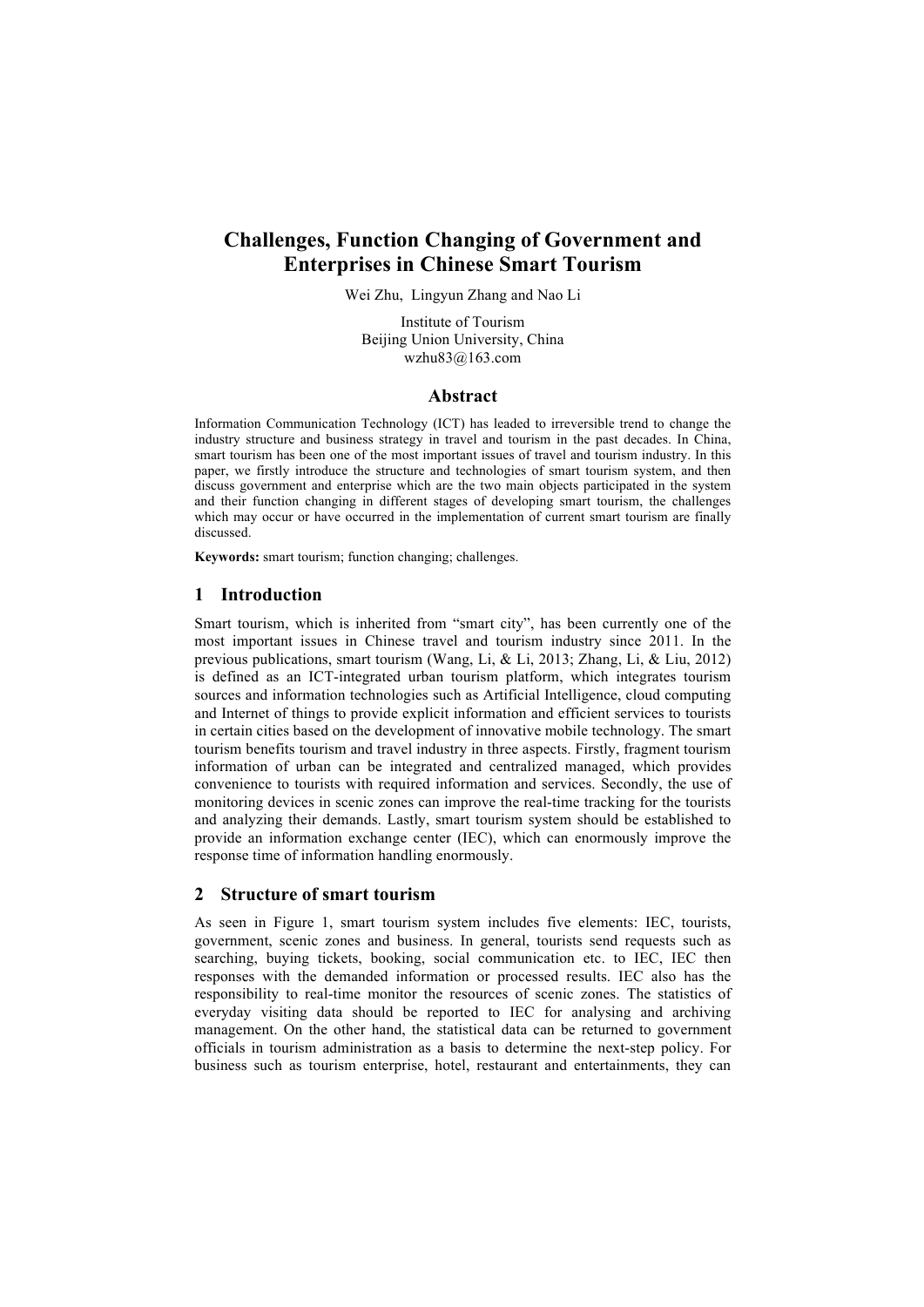request IEC to send advertisement or promotions to tourists. Meanwhile, the processing results of tourist requests are also returned to business for further arrangement.



**Fig.1.** Structure of smart tourism

#### **3 The functions of government and enterprises in smart tourism**

Chinese smart tourism is a government-oriented system, which may differ from other areas in the world. This situation results from the following three reasons. Firstly, a mature smart tourism system is a huge project, both in aspects of time and funding. Enterprises are not possibly to invest enormous upfront cost into a project that cannot bring benefits in a short time. Secondly, except the e-commerce part, smart tourism system is more served as a public resource to benefit tourists travelled from other areas and in turn promote urban brand, which is the responsibility of government functions. Thirdly, the construction of smart tourism system involves integration of multiple resources and departments, e.g., transport, telecom. Undoubtedly, government has the greatest advantage to mobilize those resources. Based on above reasons, government plays important roles in constructing smart tourism system, which concretely manifests as guider and coordinator.

Government in smart tourism can serve as guider on tourism informatisation in the designing stage (see Figure 2). In macro level, government not only needs to encourage the construction of tourism informatisation in the form of policies and regulations, but also needs to concretely standardize the framework of smart tourism in a national scale. Obviously, independent development of urban smart tourism system will be unavoidably resulted in the waste of resource and low efficiency, e.g. redundant or inconsistent project. In micro level, government can lead the enterprises to fulfil the integration of technology and tourism and travel industry during the procedure of smart tourism system construction. For example, public tender of IEC allows government to select proper solutions provided by technology-based firms. However, it also needs to note that the role of government is better performed as guider rather than a controller, although in the early stage, government organizes nearly all the process to build smart tourism system. The participation of tourism firms, industry associations and investors is necessary to construct a healthy and stable structure of tourism and travel industry chain when smart tourism system is in operating stage.

From the information prospective, smart tourism is a procedure to integrate the resources of tourism information, web marketing and new technologies. At this stage,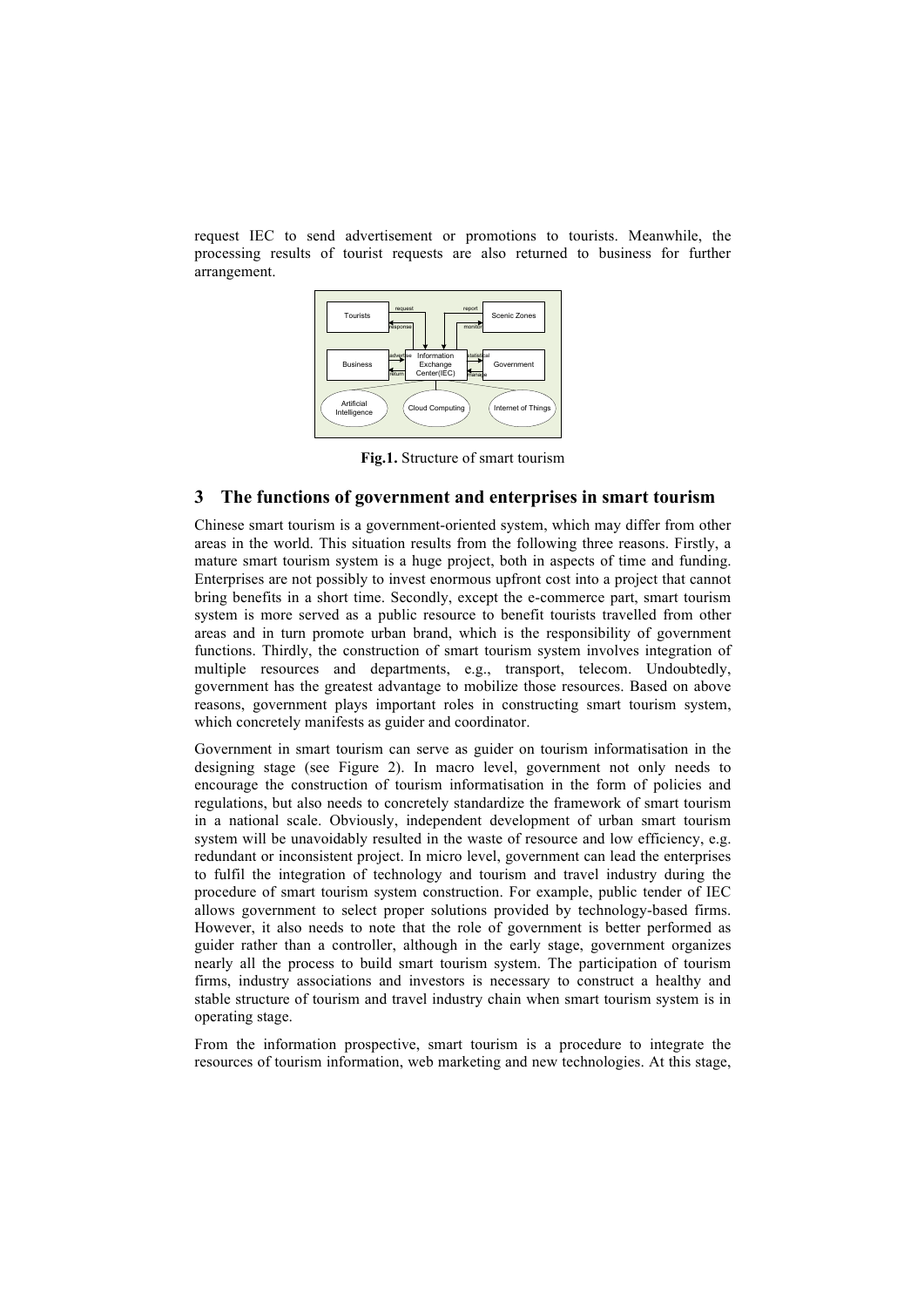government participates in the procedure as a resource coordinator. With the influence of power, government has the advantage to allocate the resource in an efficient and effective way, which can avoid redundant information and technology barrier in an extent.

Since smart tourism will finally be pushed into marketization, government functions should gradually release to satisfy the market requirements. As shown in Figure 2, government mainly functions in data collection, monitor and adjust in operation stage. Obviously, this kind of function changing is beneficial. In one side, government monitoring and adjusting could substantially optimize the smart tourism system, and in turn provide better service to tourists. On the other hand, the way of new technologies embedding in data collection can improve the efficiency of current government executive capability.



**Fig.2.** Function changing of government and enterprise participated in smart tourism in different stages.

Enterprises involved in smart tourism, mainly include IT enterprises, tourism enterprises and other investors. Although technology advances has brought theory support for smart tourism, the solutions are different in destinations according to various nature and culture resources. When provide solutions for smart tourism, IT enterprises should not only consider the technical implementation, but also take actual factors of urban economic, transport, ecology and culture to into account to satisfy tourist requirements. In operating stage, IT enterprises also need to maintain and improve the system by developing new functions according to the feedbacks from tourists. Tourism enterprises on the one hand need to corporate with IT firms with information integration in earlier stage, and on the other hand need to establish new marketing strategy adapting to the new industry restructuring brought by smart tourism in operating stage. Smart tourism holds tremendous commercial value and broad prospects in the future; however, how to effectively manage the system is still a problem. In this situation, investors need to corporate with government to explore the art of management in smart tourism adapting to the market changing.

### **4 Challenges in implementing smart tourism**

It has been two years since Chinese government started the construction of smart tourism system (Yang, Ryan, & Zhang, 2012). During this time, achievements were gained, e.g. the concept of "smart tourism" is widely accepted by common residents, projects have been launched in several pilot cities, and however, current performance is still far away from goals. In our opinion, there are several challenges existing in the implementation of smart tourism.